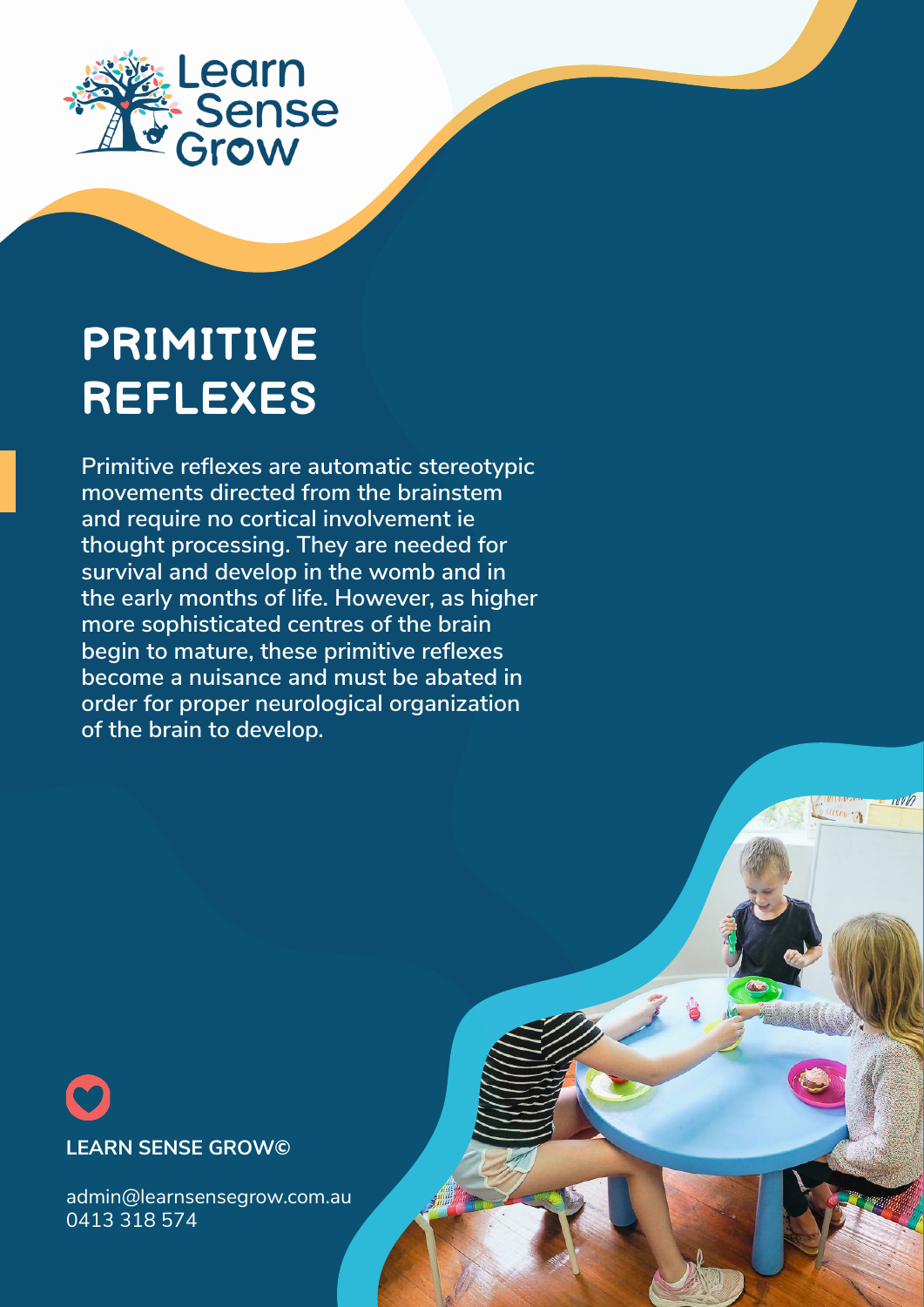## **WHAT HAPPENS IF PRIMITIVE REFLEXES DON'T GO AWAY?**

- If the Primitive Reflexes are retained past the first year of life (at the very latest) they can interfere with social, academic, and motor learning. Basically, the perception of our inner and outer environment and our response to it may be disturbed; that is, conscious life may be disturbed. Children with learning disorders, ADHD, Autism Spectrum, and various other neurodevelopmental disorders are known to have retained primitive reflexes contributing to their symptoms and level of dysfunction.
- Each reflex is associated with one or more of the Sensory Processing Systems: Auditory, Taste, Tactile, Smell, Visual, Vestibular, Proprioceptive and/or Interoceptive. Therefore, if retained, a child/ person may experience dysfunction within one or several of the sensory processing systems. This can lead to what is known as Sensory Processing Disorder.
- If they are not inhibited at the appropriate time they are said to be retained. The Primitive Reflexes should be inhibited by 12- 18 months of age.

If this does not happen, the person may have these or other symptoms:

- Impaired function of the Central Nervous System
- • Poor gross motor skills (jumping, skipping, etc)
- • Poor fine motor skills (hand- eye coordination ,manual dexterity)
- • Poor perceptual ability
- • Poor social skills

#### OVERCOMING LEARNING DIFFICULTIES & DISABILITIES

It is estimated that 15% to 20% of students in every classroom are not achieving as well as they could. Some have been assessed as having Learning Difficulties (LD), Learning Disabilities, ADD, ADHD, Dyslexia while others have not been assessed but everyone knows they "should be doing better", even if they are getting good passing grades.

Part of the complexity of the problem is that a child can be struggling for a number of reasons. Some have undiagnosed problems with their eyes or ears, some are trying to focus when their little bodies are already well and truly overloaded with allergic irritation and most have underlying neurological immaturities that are slowing down their ability to receive and process information.

### LOOKING AT THE WHOLE CHILD - TREATMENT ORDER

In order to treat, we must look at the whole child. The pyramid of learning from the book Help Your Class to Learn shows the order of the stages for neurological development. Each is foundational for the following stage and must be in place for learning to be accomplished successfully and enjoyably.

We also need the right professional at the right time. If a child is poor at concentration we start at the bottom, the medical stage, and consult with a doctor and/or an occupational therapist before we do anything else. It should be remembered to focus on the causes not the symptoms of Learning Difficulties.



**LEARN SENSE GROW©**